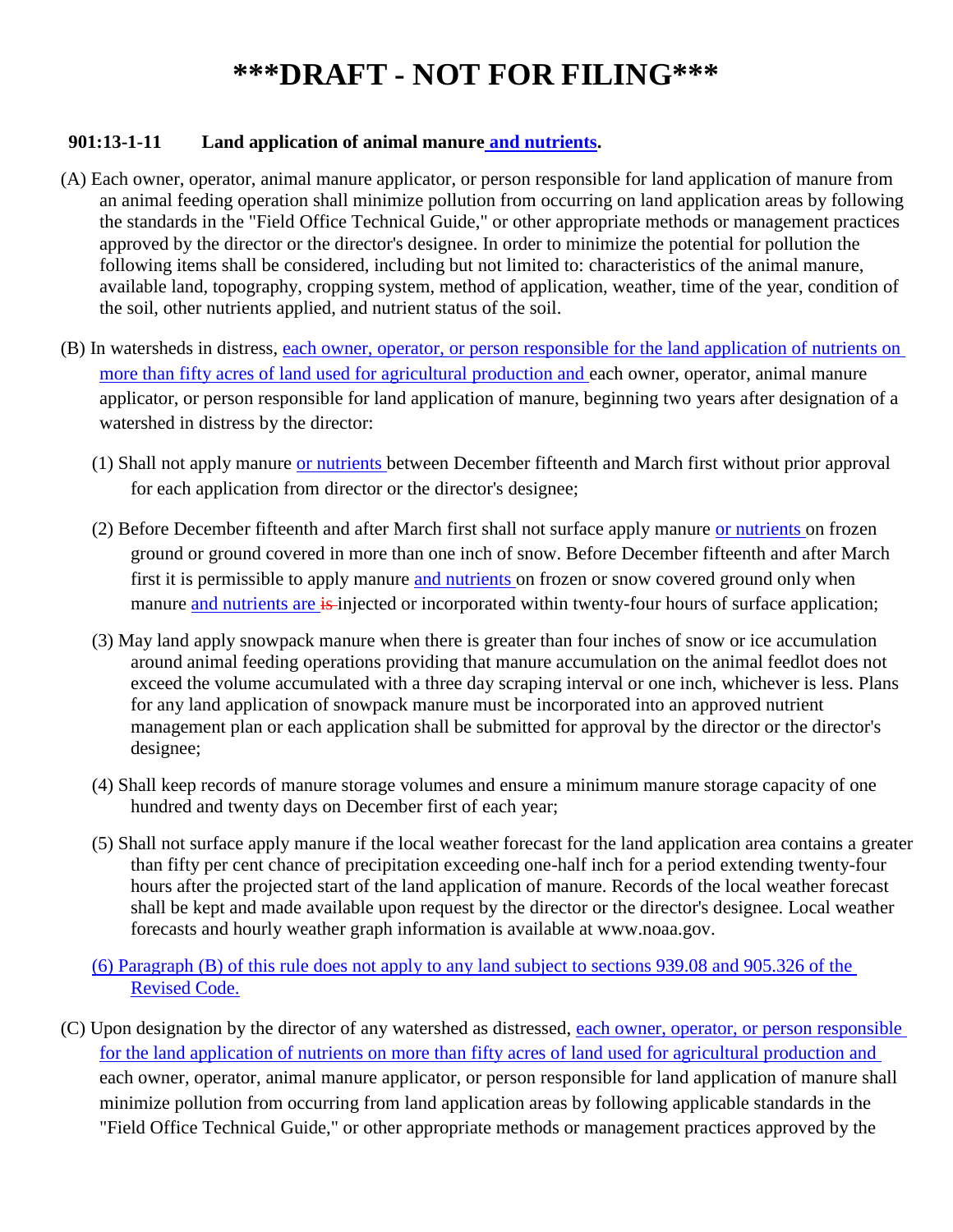director or the director's designee. Failure to install or implement appropriate standards is a violation of this rule regardless of whether pollution to waters of the state has occurred.

#### (D) As used in this rule, "nutrients" means nitrogen, phosphorus, or a combination of both.

#### **901:13-1-19 Nutrient management planning requirements for watersheds in distress.**

- (A) Each owner, operator, or person responsible for producing, applying, or receiving in excess of three hundred fifty tons and/or one hundred thousand gallons of manure on an annual basis in a watershed in distress or that applies other sources of nutrients on more than fifty acres on an annual basis in a watersheds watershed in distress shall develop and operate in conformance with a nutrient management plan that addresses the methods, amount, form, placement, cropping system and timing of all nutrient applications. Nutrient management plans shall be submitted to and approved by the director or the director's designee. The director or the director's designee shall review and approve or disapprove nutrient management plans. This paragraph does not apply to operations subject to subject to Chapter 903. of the Revised Code, Chapter 6111. of the Revised Code, or section 901:10 of the Administrative Code.
- (B) In watersheds designated by the director as distressed, the director will establish a deadline for all nutrient management plans to be submitted for review and approval. The deadline will be no earlier than six months and no longer than two years once a watershed has been designated distressed.
- (C) Nutrient management plans for fields where manure is applied shall be in the form of the Ohio nutrient management workbook, USDA natural resources conservation service comprehensive nutrient management plan (CNMP), or an equivalent document approved by the director or the director's designee and shall contain the following information:
	- (1) Land application area's soil tests conducted in accordance with the "Field Office Technical Guide"field office technical guide and that are no older than three years;
	- (2) Annual manure analysis that is representative of the manure being applied;
	- (3) Spreading agreements for all land used for manure application not under control of the party responsible for the nutrient management plan;
	- (4) The number, weight, and kind of all animals;
	- (5) Total annual volume of manure produced;
	- (6) Method and seasonal time of utilization and application that recognizes a prohibition on manure application from December fifteenth to March first, if applicable;
	- (7) Planned manure application rates;
	- (8) Other nutrients applied, including but not limited to manufactured fertilizer, sewage sludge, and bio-digester residue;
	- (9) Field information including, but not limited to: location, spreadable acreage, crops grown, and actual and projected yields;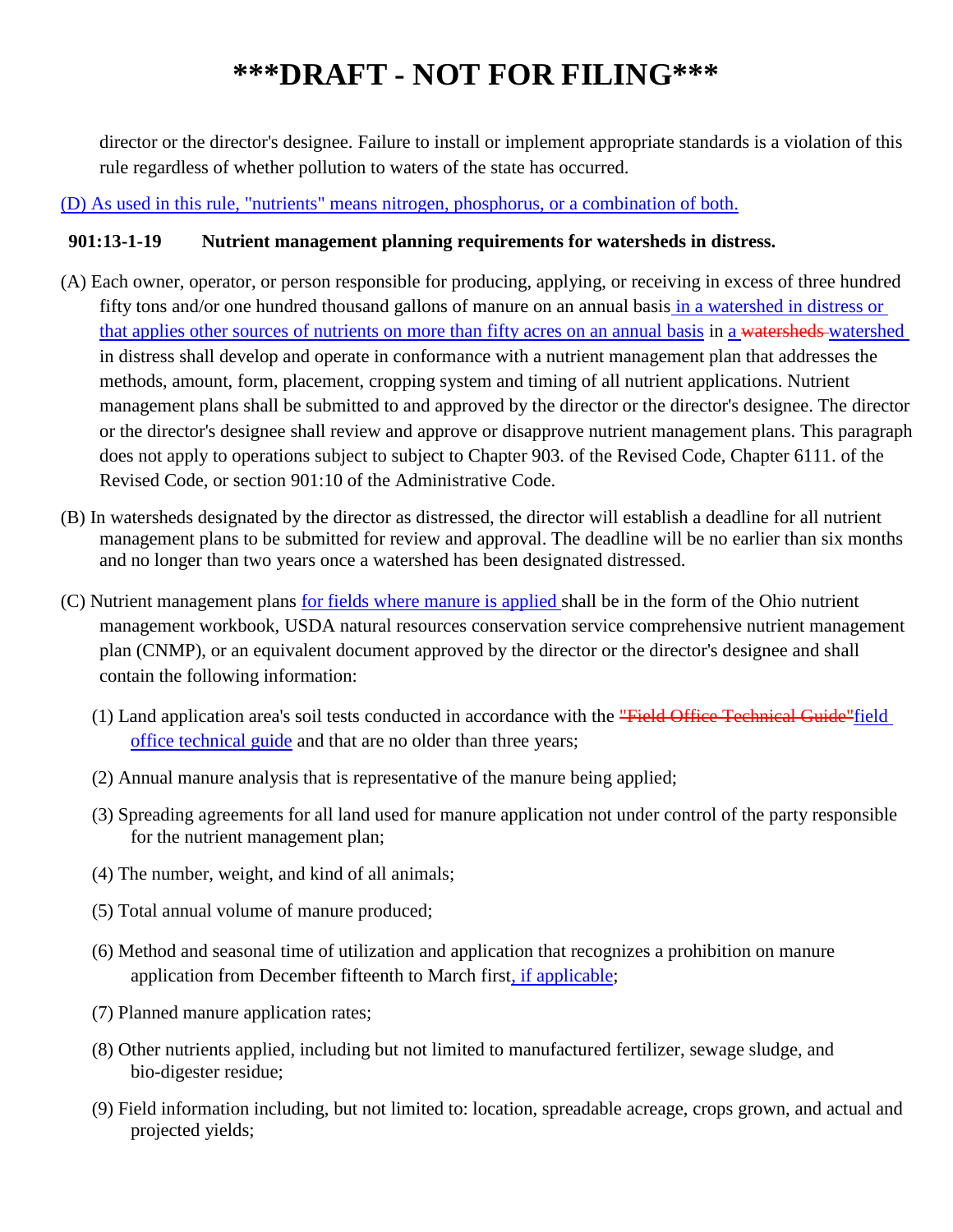(10) Type of manure storage and capacity;

(11) Emergency contact information in case of a spill.

- (D) Nutrient management plans for fields where nutrients other than manure are applied shall be in the form of the Ohio nutrient management workbook, USDA natural resources conservation service comprehensive nutrient management plan (CNMP), or an equivalent document approved by the director or the director's designee and shall contain the following information:
	- (1) Land application area's soil tests conducted in accordance with the field office technical guide and that are no older than three years;
	- (2) Method and seasonal time of utilization and application that recognizes a prohibition on nutrients application from December fifteenth to March first, if applicable;
	- (3) Planned application rates;
	- (4) Type of nutrients being applied;
	- (5) Field information including, but not limited to: location, spreadable acreage, crops grown, and actual and projected yields; and
	- (6) Emergency contact information in case of a spill.
- $(D)(E)$  Each land application area receiving manure nutrients shall be assessed with the Ohio nitrogen leaching risk assessment procedure, and the phosphorus index, and the soil test risk assessment procedure for phosphorus as necessary and provided for in the field office technical guide. Manure application Application rates and setback distances shall be based on the most limiting factor of these risk assessment procedures, other criteria outlined in the "Field Office Technical Guide,"field office technical guide, or by other methods approved by the director.
- (E) (F) Operating records including manure nutrient application, weather forecasts, manure analysis, and soil analysis, and manure storage volumes shall be kept, if applicable, for a minimum of five years by the owner, operator, or person responsible and shall be made available for review by the director or the director's designee with a minimum of twenty-four hours notice. The director or the director's designee shall visit the animal feeding operation and review records a minimum of once every three years and provide a report of the findings to the soil and water conservation district board of supervisors and the department.
- $(F)(G)$  After plan approval, nutrient management plans shall be updated as conditions change and shall be submitted a minimum of once every three years to the soil and water conservation district board of supervisors or the director for approval. Changes which would require the plan to be updated include, but are not limited to, when the number of animals increase by more than ten per cent or when there is a change in ownership. This plan shall be updated prior to any expansion in the number of agricultural animals by more than ten per cent.
- (G) (H) For new animal feeding operations located in watersheds in distress, plans must be submitted and approved prior to any initiation of construction of a new facility.
- $(H)$  (I) Upon disapproval of a nutrient management plan, any person may request an adjudication hearing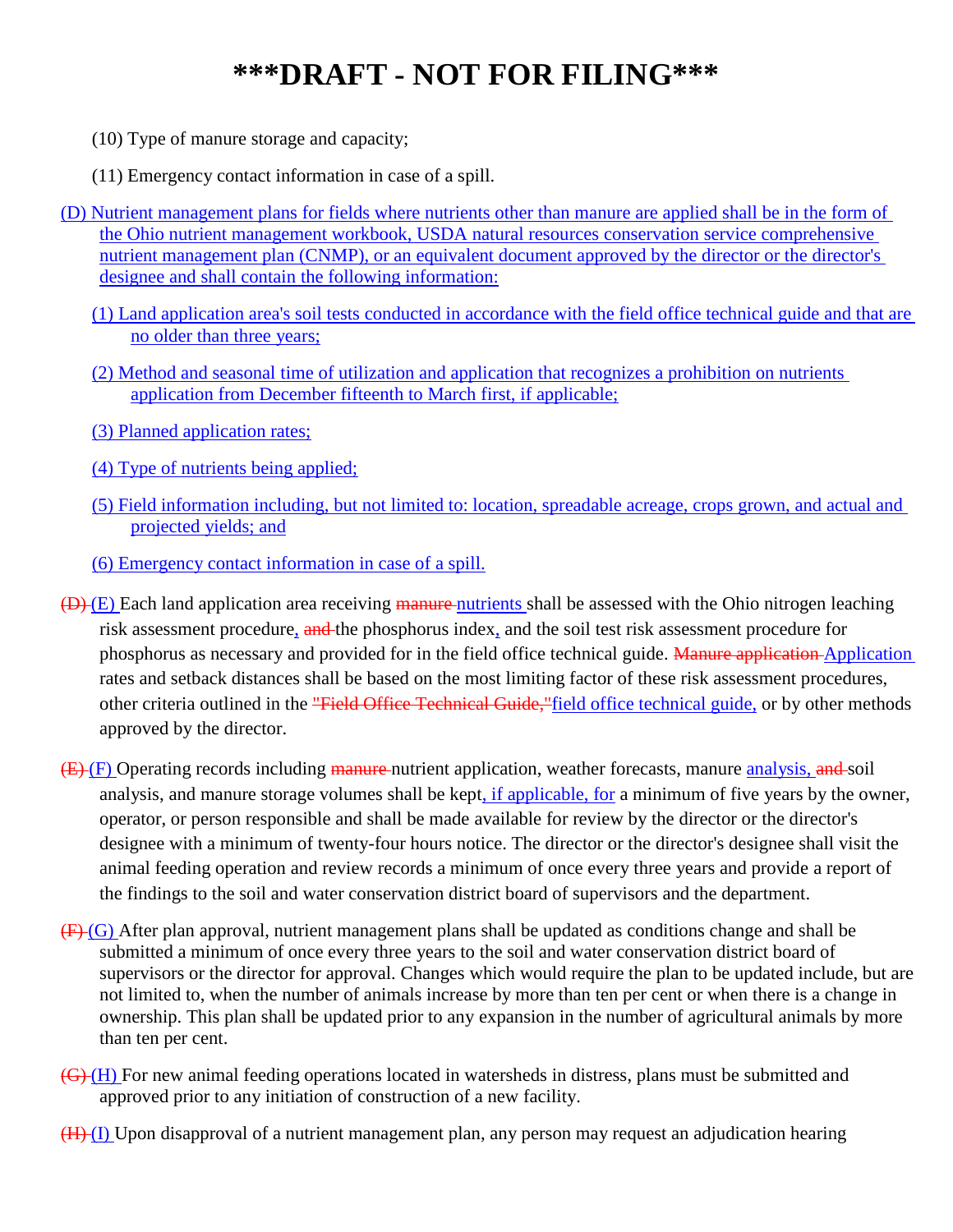pursuant to Chapter 119. of the Revised Code.

 $(H)(J)$  Appeals. Any person denied approval of a nutrient management plan by the director may appeal to the court of common pleas of Franklin county.

### **901:13-1-20 Designating watersheds in distress.**

- (A) The director may designate a watershed to be in distress, and thereby set requirements for the storage, handling and land application of manure; and/or the control of the erosion of sediment and substances attached thereto; and associated nutrient management plans for land and operations within the designated watershed boundaries. In evaluating a potential designation, the director may consider whether:
	- (1) The watershed is listed as impaired by nutrients and/or sediments from agricultural sources as determined by the director of environmental protection and published in the "Ohio Integrated Water Quality Monitoring and Assessment Report" pursuant to Section 303(d) of the Federal Water Pollution Control Act or waters are identified as such in an approved "Total Maximum Daily Load Report" pursuant to rule 3745-2-12 of the Administrative Code as required by Section 303(d) of the Federal Water Pollution Control Act;
	- (2) The watershed or a portion of the watershed exhibits conditions that are a threat to public health based on information provided by the Ohio department of health or local health district;
	- (3) Streams, lakes, or other waterbodies within the watershed exhibit periodic evidence of algal and/or cyanobacterial blooms capable of producing toxins that are harmful to humans, domestic animals or wildlife;
	- (4) There is a threat to, or presence of contaminants in public or private water supplies;
	- (5) There is a threat to, or presence of contaminants in a primary contact recreational water or a bathing water as designated in Chapter 3745-1 of the Administrative Code;
	- (6) Other unacceptable nuisance conditions exist including the depletion of dissolved oxygen in water that results in impacts to aquatic life;
	- (7) Other situations as determined by the director upon consultation with other federal, state and local agencies.
- (B) Prior to proposing to designate a watershed in distress, the director shall prepare and issue a report documenting the factors in the watershed relating to the items in paragraph (A) of this rule.
- (C) No designation of a watershed in distress shall be issued until the Ohio soil and water conservation commission consents by a majority vote to a proposed designation.
- (D) The director may remove the watershed in distress designation upon reasonable confirmation of a sustained recovery, restoration and mitigation of the factors leading to the original designation.

### **901:13-1-99 Civil penalties.**

(A) The following violations shall be considered minor violations: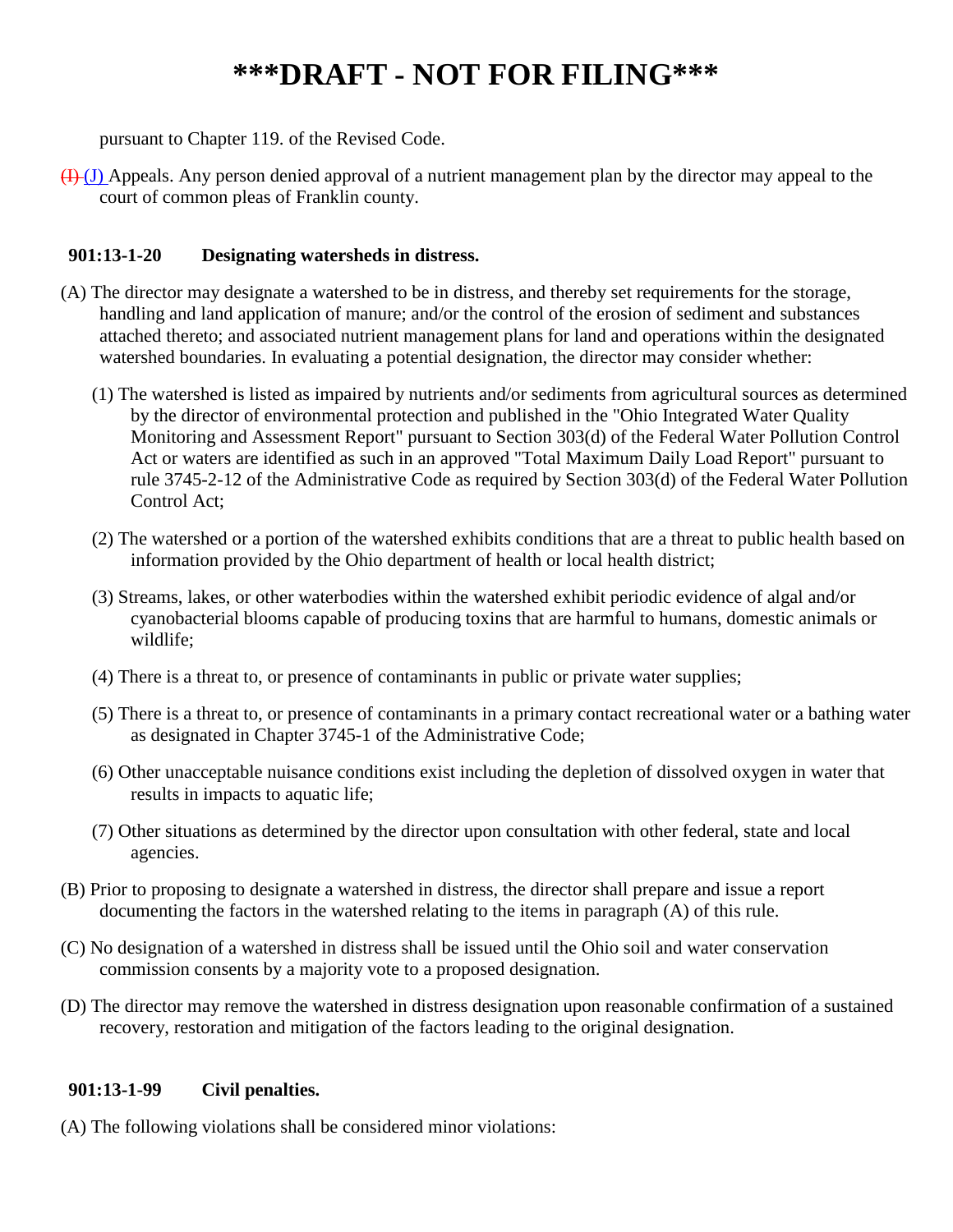- (1) Violations of rule 901:13-1-07 of the Administrative Code;
- (2) Violations of rule 901:13-1-08 of the Administrative Code;
- (3) Violations of rule 901:13-1-09 of the Administrative Code;
- (4) Violations of paragraph (B)(4) of rule 901:13-1-11 of the Administrative Code;
- (5) Violations of rule 901:13-1-12 of the Administrative Code; and
- (6) Violations of paragraph  $(E)(F)$  of rule 901:13-1-19 of the Administrative Code.
- (B) The following violations shall be considered moderate violations:
	- (1) Violations of rule 901:13-1-02 of the Administrative Code;
	- (2) Violations of rule 901:13-1-03 of the Administrative Code;
	- (3) Violations of rule 901:13-1-04 of the Administrative Code;
	- (4) Violations of rule 901:13-1-05 of the Administrative Code;
	- (5) Violations of rule 901:13-1-06 of the Administrative Code;
	- (6) Violations of paragraph (A) of rule 901:13-1-11 of the Administrative Code;
	- (7) Violations of paragraph (C) of rule 901:13-1-11 of the Administrative Code;
	- (8) Violations of rule 901:13-1-13 of the Administrative Code;
	- (9) Violations of paragraph (A) of rule 901:13-1-19 of the Administrative Code;
	- (10) Violations of paragraph  $\left(\frac{F}{G}\right)$  of rule 901:13-1-19 of the Administrative Code; and
	- (11) Violations of paragraph  $\left(\frac{G}{H}\right)$  of rule 901:13-1-19 of the Administrative Code.
- (C) Events of noncompliance with section 939.08 of the Revised Code and paragraphs (B)(1), (B)(2), (B)(3), and (B)(5) of rule 901:13-1-11 of Administrative Code that meet all of the following parameters shall be considered moderate violations:
	- (1) The total volume of the manure application is less than three hundred and fifty tons of solid manure or one hundred thousand gallons of liquid manure;
	- (2) The manure application does not pose a significant risk of harm to public health or the environment; and
	- (3) The manure application has not resulted in any discharge of manure that enters the waters of the state.
- (D) Events of noncompliance with section 939.08 of the Revised Code and paragraphs (B)(1), (B)(2), (B)(3), and (B)(5) of rule 901:13-1-11 of Administrative Code that meet any of the following parameters shall be considered major violations:
	- (1) The total volume of the manure application is equal to or more than three hundred and fifty tons of solid manure, or one hundred thousand gallons of liquid manure.